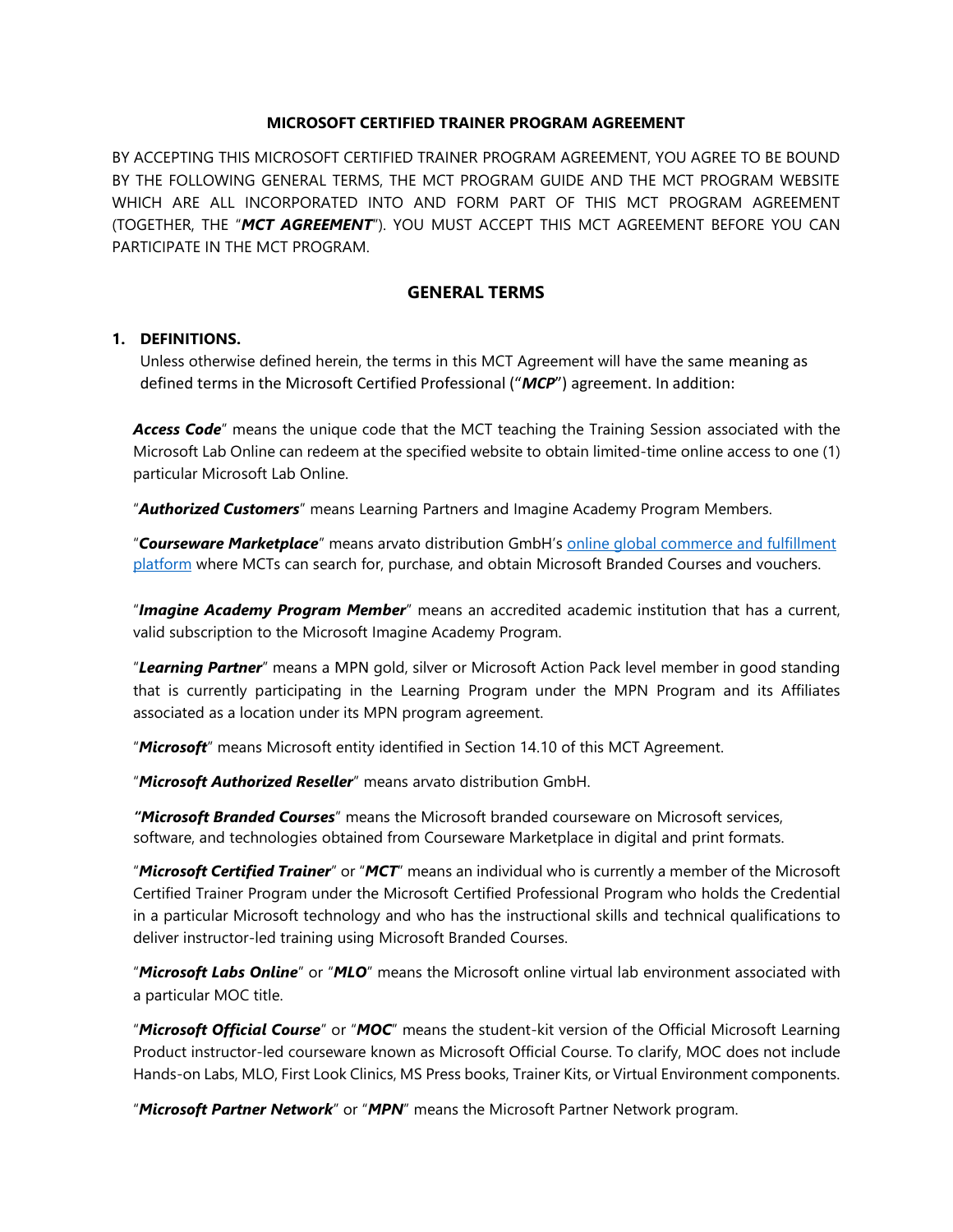"*Private Training Session*" means the instructor-led training classes provided by Microsoft Partner Network members for corporate customers to teach a predefined learning objective using Microsoft Branded Courses. These classes are not advertised or promoted to the general public, and class attendance is restricted to individuals employed by or contracted by the corporate customer.

"*Public Training Session*" means an instructor-led open enrollment training classes using Microsoft Branded Courses that is offered by an Authorized Customer and delivered to the general public. These classes may be advertised though marketing materials or the Internet and can include Students from one to many organizations and/or individuals not affiliated with a particular company or organization.

"*Student*" means an individual that attends a Training Session.

"*Student Kit*" means the student version of the Microsoft Branded Courses and any accompanying materials.

"*Term*" has the meaning given to it under section 10.1.

"*Trainer Kit"* means the Microsoft Branded Courses and the accompanying materials that are only for use by MCTs to teach a Training Session using Microsoft Branded Courses. Trainer Kits may include Microsoft PowerPoint presentations, trainer preparation guide, train the trainer materials, classroom setup guide, instructor notes and demonstration guides for the Microsoft Branded Courses.

"*Training Sessions"* means any Public Training Session, Private Training Session and Virtual Training Session.

"*Virtual Environment*" means the virtualized environment that consists of one or more virtual hard disk images of Microsoft software titles, supporting and configuration files, content, sample applications, and other components.

"*Virtual Training Session*" means an online, live instructor-led open enrollment training class using Microsoft Branded Courses that is offered by a Learning Partner and delivered to Students real time via the Internet.

*"You"* means the individual who meets the requirements listed in this MCT Agreement, who Microsoft accepted into the MCT Program and who has accepted the terms of this MCT Agreement.

## **2. MCT PROGRAM REQUIREMENTS.**

Certain requirements must be met throughout the Term of this MCT Agreement to obtain and maintain MCT status. These requirements are in addition to the responsibilities and obligations outlined in the current MCT Program Guide ("*Guide*").

2.1. *Obtaining MCT Status.* To be eligible to participate in the MCT Program, You must meet all of the following requirements:

- a. Currently hold a qualifying Credential who is an active MCP program member
- b. Possess instructional skills
- c. Provide Microsoft with proof of Your instructional skills
- d. Complete and submit the MCT Program online application form and all requested documentation to Microsoft
- e. Agree to the terms and conditions of this MCT Agreement by selecting "I Accept" and submitting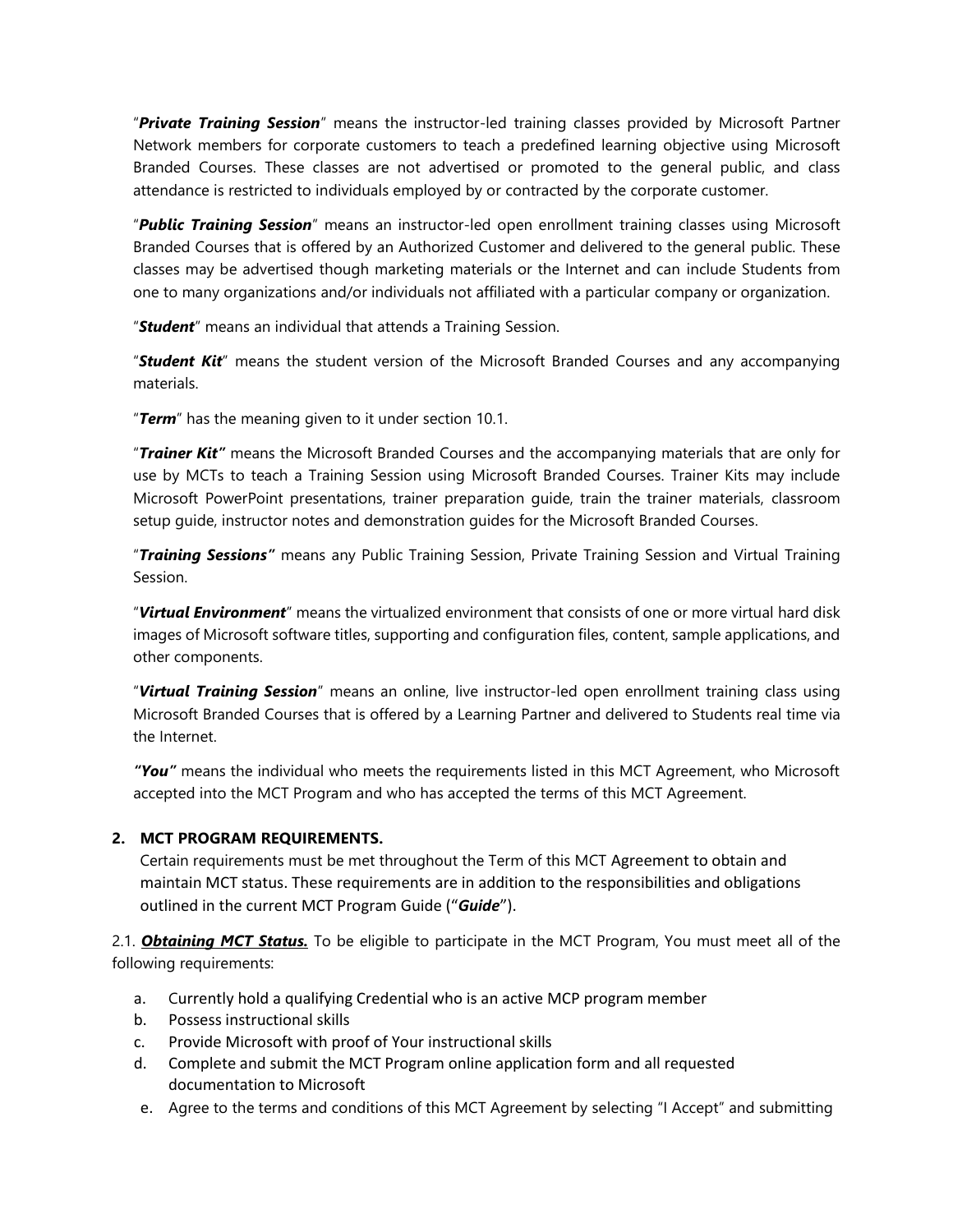the current MCT Agreement to Microsoft

f. Pay the applicable MCT Program fee

You will receive an email from Microsoft if Your MCT Program application was approved or not approved.

# 2.2. *MCT Program Benefits*.

a. You may receive the benefits as described on the MCT Program website. Benefits may vary based on your credentials and country. Some MCT Program benefits may only be available in English. The benefits available under the MCT Program are solely for Your own use and only while You are an active MCT Program member. The benefits may only be used to teach others how to use or support Microsoft technologies.

b. MCT Program benefits may have additional terms, conditions and licenses. Your use of any MCT Program benefit must comply with those additional terms, conditions and licenses, this MCT Agreement and the Guide. You must

- (i) accept those additional terms, conditions and licenses before using any MCT Program benefit, and
- (ii) use the MCT Program benefits according to those additional terms, except as outlined in Section 2.2 c below (Software & Services Subscription) and this MCT Agreement. You may not use the MCT Program benefit(s) if You do not agree to those additional terms.

c. Software & Services Subscription

- (i) If you currently hold a Microsoft Certified Solutions Developer or a Microsoft Certified Solutions Provider Credential in good standing, Microsoft may provide you with one of the "*Software & Services Subscription*" benefits as a MCT Program benefit.
- (iii) The software, services, subscriptions, accounts, sites, support, documentation and content obtained through a Software & Services Subscription is only for Your use and solely for You to prepare to teach a Training Session. It may not be used for any other purpose.
- (iv) The software obtained through a Software & Services Subscription ("*Software*") is licensed, not sold and is licensed on a per user basis. You may install and run the Software on up to three devices owned by You.
- (iii) Restrictions.
	- 1. You may not use the Software or component part thereof:
		- in a live operating environment;
		- in a staging environment, or with data that has not been backed up; or
		- for software development or distribution; or in a software development or test environment.
	- 2. None of the Software may be used in the classroom. It may only on installed and run on devices owned by You and solely for You to prepare to teach a Training Session.
	- 3. You may not share, transfer, resell, assign, rent, lease, lend or sublicense the Software and Services Subscription, any Software or product keys.
- (v) Product keys. The Software may require a product key to install or access it. You are responsible for the use of any keys assigned to You.
- (vi) YOU ACKNOWLEDGE AND AGREE:
	- $\bullet$  the use rights and restrictions in this section 2.2 (c) supersede the terms of any Microsoft license agreement that you may encounter in the Software, even if installation or use of that Software requires you "acceptance" of a separate license agreement; and
	- You will comply with any additional terms, conditions and licenses that are applicable to, accompany or are included with any of the Software, services, subscriptions, accounts, sites, support, documentation or content obtained through a Software & Services Subscription. The provisions of this MCT Agreement will control in the case of any conflict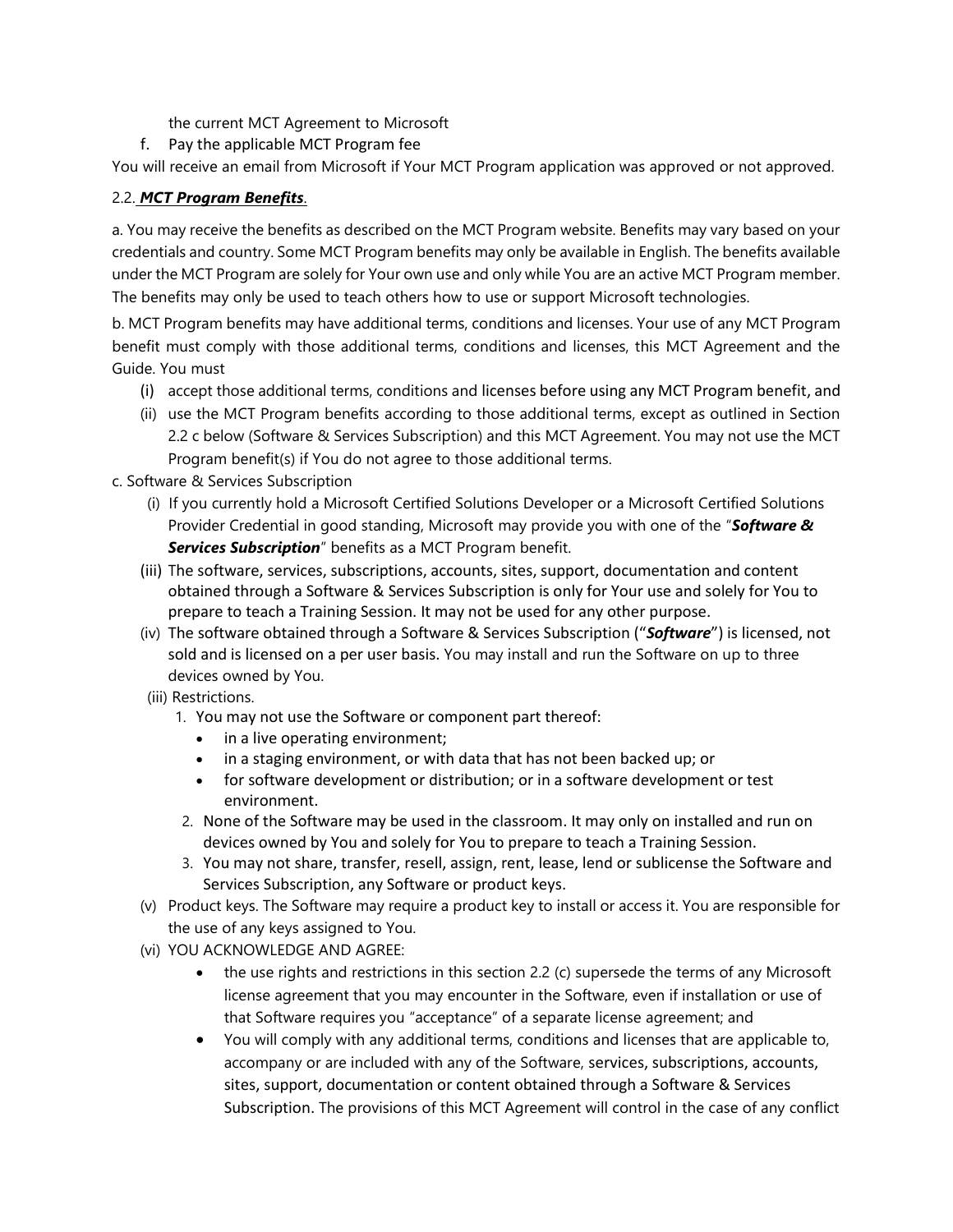between this MCT Agreement and those additional terms conditions and licenses, but solely to the to the extent of any inconsistency.

## 2.3*. Microsoft Branded Courses and Trainer Kit Requirements.*

a. You may only use Microsoft Branded Courses and Trainer Kits to prepare and teach (i) Public Training Sessions for Authorized Customers at their business location, (ii) Virtual Training Sessions for Learning Partners, and (iii) Private Training Sessions for MPN members at their business location.

b. Your use of Microsoft Branded Courses and Trainer Kits must strictly comply with the restrictions and guidelines in this MCT Agreement, the Guide and all additional terms, conditions and licenses that are applicable to, accompanies, or is included with the Microsoft Branded Courses and the Trainer Kits. You must accept the additional terms, conditions and licenses before you can use any Microsoft Branded Courses title or Trainer Kit.

c. You will only teach the MOC titles associated with the Credentials You have earned. Your official Microsoft transcript list Your Credentials as well as the MOC titles You are qualified to teach.

You will comply with all Trainer Kit restrictions and requirements, including:

i. Trainer Kits may only be used for Training Session using Microsoft Branded Courses.

ii. You may only use the Trainer Kit associated with the Microsoft Branded Courses You are teaching. iii. You may not use Trainer Kits or any component thereof in the delivery of non-Microsoft Branded Courses or for any other purpose.

iv. Trainer Kits may not be distributed to any individual (including Students).

Learning Partners are obligated to provide each Student with one (1) validly licensed copy of the Student Kit for the Microsoft Branded Courses taught in each Training Session. Please notify Microsoft by emailing mlsecure@microsoft.com in the event that the Learning Partner fails to do so.

2.4. *Supplemental Materials.* You may teach additional content ("*Supplemental Materials*") when teaching a Training Session that uses Microsoft Branded Courses, provided that

a. the Supplemental Materials are clearly differentiated from the Microsoft Branded Courses;

b. it is not suggested or implied that the Supplemental Materials are from Microsoft or that Microsoft endorses or recommends the Supplemental Materials,

c. the Supplement Materials are advertised as third-party Supplemental Materials,

d. You warrant and represent that any Supplemental Materials used in the Training Session do not and will not infringe or misappropriate any copyright, patent, trade secret, trademark, trade name or other proprietary right held by any third party.

e. You hereby agree to defend, indemnify, and hold Microsoft harmless from and against any damages, liability, costs, or expenses, including attorneys' fees and costs, arising out of third party claims in connection with such Supplemental Materials.

2.5. *Agreements with Third-Parties*. You are solely responsible for negotiating, entering into and fulfilling the terms of any and all agreements with customers to prepare and teach any Training Session. Any such agreement will be the sole and exclusive obligation of You and the customer. Microsoft will have no obligation of any kind or nature to You or the customer arising out of or relating to such agreements.

2.6. *Customer Satisfaction.* You are required to direct Students to submit online evaluations at the conclusion of every Training Session using the training evaluation system designated by Microsoft ("*Training Evaluation Tool*"). You must obtain and maintain a customer satisfaction rating of average or above.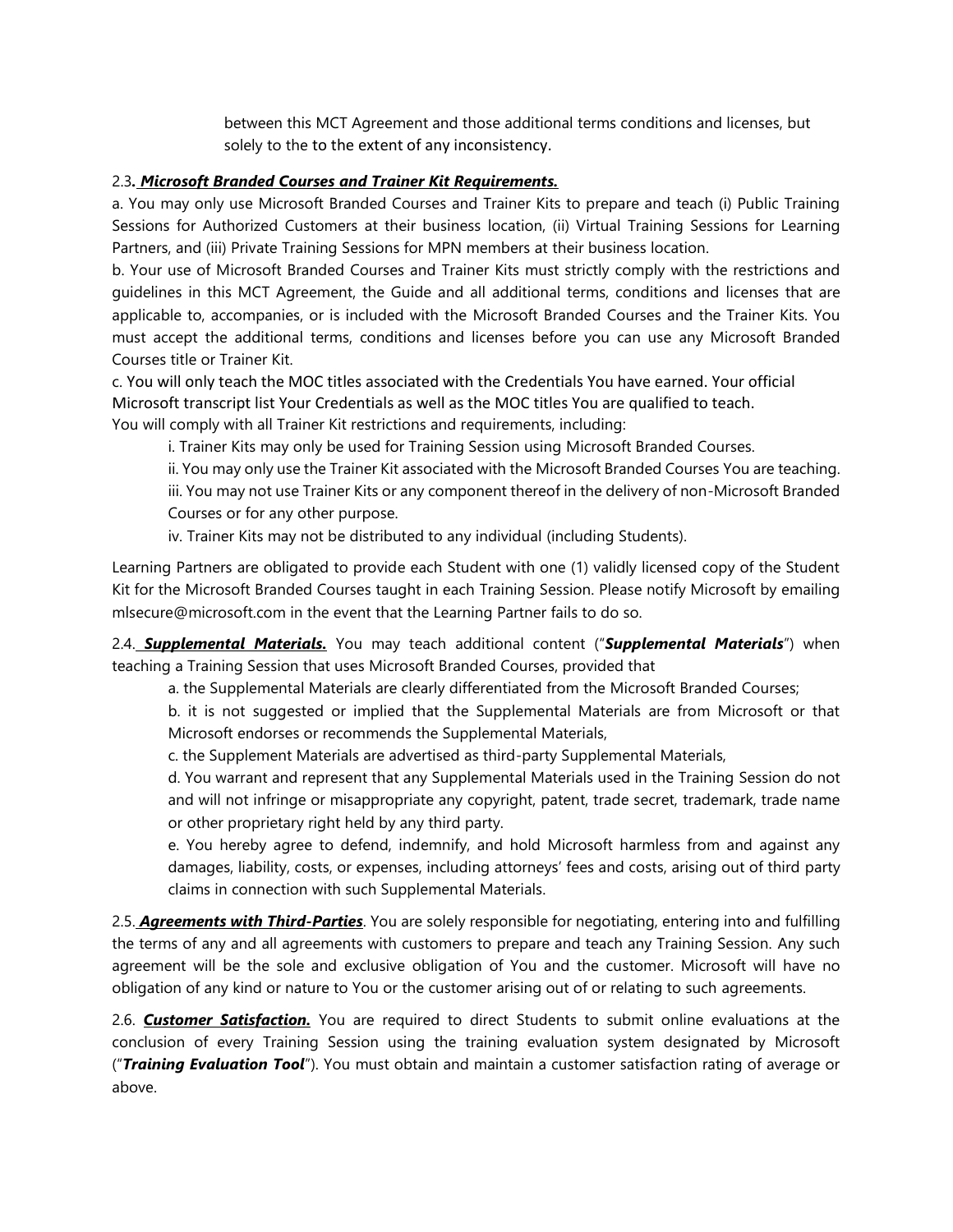2.7. *Confidential Information.* At all times during the Term, and for three (3) years thereafter, You will hold in strictest confidence, and will not use or disclose to any third party, any Microsoft Confidential Information. The term "Microsoft Confidential Information" means all non-public information, knowhow and trade secrets in any form that Microsoft has designated as being confidential; or a reasonable person knows or reasonably should understand to be confidential. The following types of information, however marked, are not Microsoft Confidential Information: information that (a) is or becomes publicly available without a breach of this MCT Agreement, (b) was lawfully known to You without an obligation to keep it confidential, or (c) is received from another source who can disclose it lawfully and without an obligation to keep it confidential. Further, You may disclose Microsoft Confidential Information as required by governmental or judicial order, provided You give Microsoft prompt written notice prior to such disclosure, and comply with any protective order (or equivalent) imposed on such disclosure.

#### *2.8. Compliance.*

a. You must remain in full compliance with the most current version of the MCT Agreement, the MCP program agreement and any additional requirements on the MCT Program website throughout the term of this MCT Agreement to remain in the MCT Program.

b. Microsoft may provide You with access to MCT benefits, Microsoft Branded Courses, Virtual Environments, Software, MLOs, Trainer Kits and content which may have additional terms, conditions, and licenses, which You must accept prior to Your use. You must abide by those additional terms, conditions and licenses when using any MCT benefit, Microsoft Branded Courses, Virtual Environment, Software, MLO, Trainer Kit or other content and Your use constitutes acceptance of any additional terms. The terms in this MCT Agreement supersede any conflicting terms in those additional terms, conditions and licenses, but solely to the extent of any inconsistency.

c. You may not modify, distribute, copy, transmit, post, display, publish, create derivative works from, or reverse-engineer any Microsoft Branded Courses, Virtual Environments, Software, MLOs, Trainer Kits or other content without prior written permission from Microsoft.

d. You agree to participate in any on-location or remote inspection and/or audit that Microsoft and/or its designees may conduct. Such audits and/or inspections may include, without limitation: physical on-site audits and inspections regarding Your use of any MCT benefit, Microsoft Branded Courses, Virtual Environments, Software, MLOs, Trainer Kits, Training Session materials, Student rosters, and Training Evaluation Tool results.

e. You will not engage in any misconduct that could compromise the confidentiality, integrity, or security of Microsoft Certifications or the MCT Program.

f. You agree to abide by the standards and requirements designed to prevent the piracy and fraudulent use of any Microsoft product, technology or service, including the Microsoft Branded Courses, Virtual Environments, Software, MLOs, Trainer Kits, content, and intellectual property associated with Microsoft technologies and services. Piracy/fraud includes:

i. Unauthorized copying, access to, use or distribution of any MCT benefit, Microsoft Branded Courses, Virtual Environments, Software, MLOs, Trainer Kits, Microsoft software, information relating to Microsoft Certification exams, including exam questions and answers, or information and content obtained or accessed under the MCT Program; and ii. Any fraudulent reporting, including Student evaluations.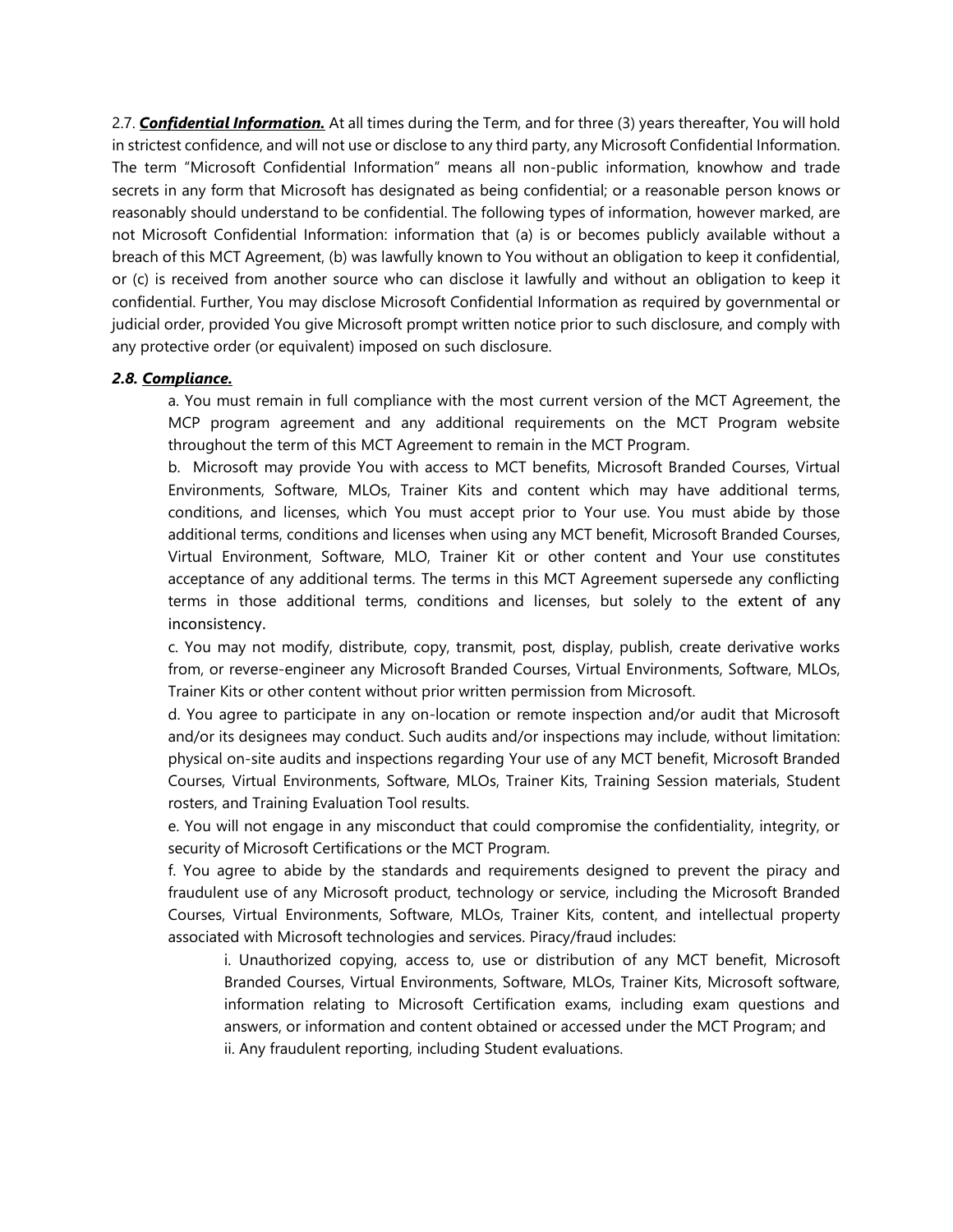## 3. **PRIVACY**.

3.1. *Personal Information*. You acknowledge and agree that Microsoft collects certain information about You to run the MCT Program and that the Credentials You have earned and Your MCT Program activities may be tracked and associated with Your personal information. See the Microsoft Online Privacy Statement for more information on how we may collect and use Your personal information.

3.2. *Use of Personal Information.* You agree that Microsoft may occasionally contact You to invite You to participate in surveys and research.

## 3.3. *Disclosure of Personal Information.* You grant Microsoft the right to

a. share Your name, contact information (including email address), employers' company name, the Credentials You have earned and Your status in the MCT Program with:

i. other Microsoft programs to verify Your and Your employer's compliance with other Microsoft program requirements, and

ii. with Microsoft Affiliates, the Microsoft Authorized Reseller and with the third-party exam delivery providers and testing centers that deliver Microsoft Certification Exams in connection with Your participation in the MCT Program.

b. publish Your name, biographical information, contact information, including email address and website URLs, Microsoft Certification Credentials and status, and Your employer's company name, in whole or in part in connection with Your participation in the MCT Program.

## 4. **TRADEMARKS.**

## 4.1. *Limited Trademark License.*

a. The "*MCT Marks*" are those Microsoft Certified Trainer trademarks and logos as identified in the MCP Credential and Logo Usage Guidelines and MCP logo builder tool. You must be a current MCT Program member in good standing to use the MCT Marks. Microsoft grants You a non-exclusive, nontransferable, limited, revocable, royalty-free license to use the MCT Marks in accordance with the Microsoft Certified Professional Credential and Logo Usage Guidelines solely in connection with Your preparation and teaching of Microsoft Branded Courses provided: (i) You are a current MCT Program member in good standing, and (ii) You are compliant with this Agreement and the Microsoft Certified Professional Credential and Logo Usage Guidelines.

b. Your right to use the MCT Marks will immediately terminate upon expiration or termination of this MCT Agreement or upon Your termination from the MCT Program. Microsoft retains all right, title and interest in and to the MCT Marks. Microsoft reserves all rights not expressly granted in this MCT Agreement. Microsoft is the sole owner of the MCT Marks and all associated intellectual property rights and is the sole beneficiary of any goodwill related to Your use of them.

4.2. *Restrictions.* You may not use or reproduce the MCT Marks in any manner other than as described in the MCP Credential and Logo Usage Guidelines and in any applicable artwork provided by Microsoft. You will use the MCT Marks in a manner that does not derogate from Microsoft's rights in the MCT Marks, and will take no action that may interfere with or diminish Microsoft's rights in the MCT Marks or damage Microsoft's reputation or goodwill in the MCT Marks. You will not use the MCT Marks in a way that may cause confusion about whether any products or services You offer are Microsoft products or services.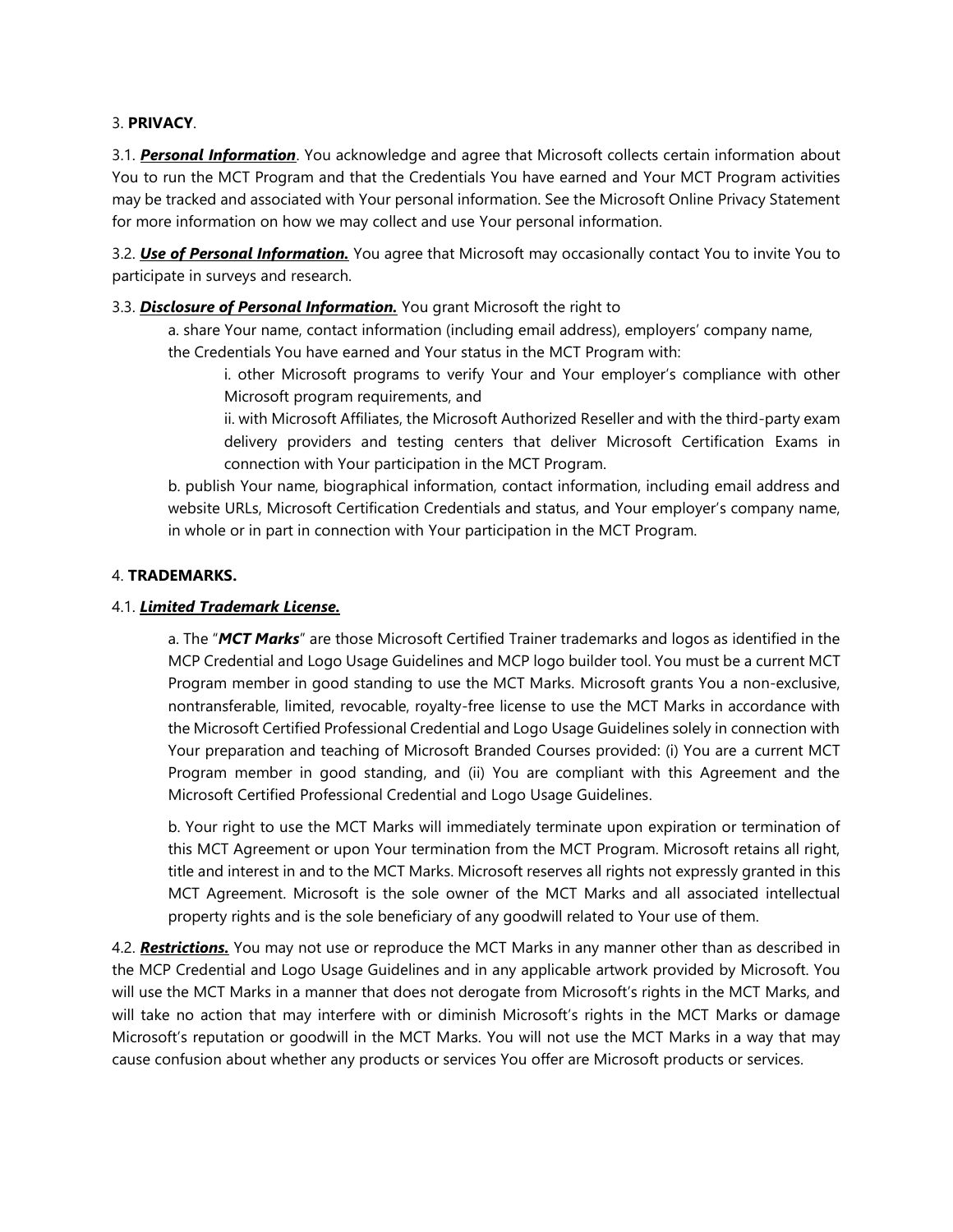#### **5. VIRTUAL ENVIRONMENT.**

5.1. *Virtual Use*. You may only use a Virtual Environment to prepare for and teach a Public Training Session teaching the Microsoft Branded Course title associated with that Virtual Environment for Authorized Customers. You may not use the Virtual Environments for any other purpose.

5.2. *Restrictions.* The Virtual Environment has additional terms, conditions and licenses. Your use of any Virtual Environment component is conditional based upon your agreement to the applicable additional terms, conditions, and licenses. If you do not agree to the additional terms, conditions and licenses, you may not use that benefit. You may only use the Virtual Environment as expressly set forth in the related terms, conditions and licenses and the terms and conditions in this MCT Agreement. Without limitation of the foregoing:

a. You may only access, install, download and use the Virtual Environment listed in the classroom setup guide for the Microsoft Branded Course title that is the subject of the Public Training Session You are teaching. You may not access, install, download or use any other Virtual Environment components.

b. You may only use the Virtual Environment components as a single unit and You may not separate the Virtual Environment components.

c. You may install individual copies of the Virtual Environment only on those classroom computers owned or controlled by an Authorized Customer for use by Students while under Your personal supervision, and only while attending the Public Training Session.

d. You must comply with the following security requirements:

Microsoft may deactivate the Virtual Environment's operating system. Before making any such Virtual Environment available to Students, You will obtain from Microsoft a product key for the operating system software component for each Virtual Environment and will activate such software with Microsoft using such product keys.

You may not install the Virtual Environment on more classroom computers than the number of Students enrolled in the Public Training Session.

You may not allow any third-party to download or copy the Virtual Environment and any of its components. You must strictly comply with the additional terms, conditions, licenses and the Microsoft instructions relating to installation, use, activation, deactivation and security of Virtual Environment.

You may not modify the Virtual Environment or any of its components except You may make changes to configurations (e.g., mouse) and settings that a normal end user would make to enhance their computing experience.

5.3. *Access* Microsoft reserves the right to discontinue providing You with access to or use of the Virtual Environment, its components and the Microsoft Learning Download Center at any time for no reason.

## **6. RESERVATION OF RIGHTS**

Microsoft owns all right, title and interest in and to the MCT Marks, Microsoft Branded Courseware, MLOs, Software, Trainer Kits, Virtual Environments, and other content, documentation, information and materials obtained via the MCT Program. The MCT Marks, Microsoft Branded Courseware, MLOs, Software, Trainer Kits, Virtual Environments, and other content, documentation, information and materials obtained via the MCT Program are licensed not sold. Microsoft reserves all rights not expressly granted in this MCT Agreement. No additional rights or licenses whatsoever (including, without limitation, any implied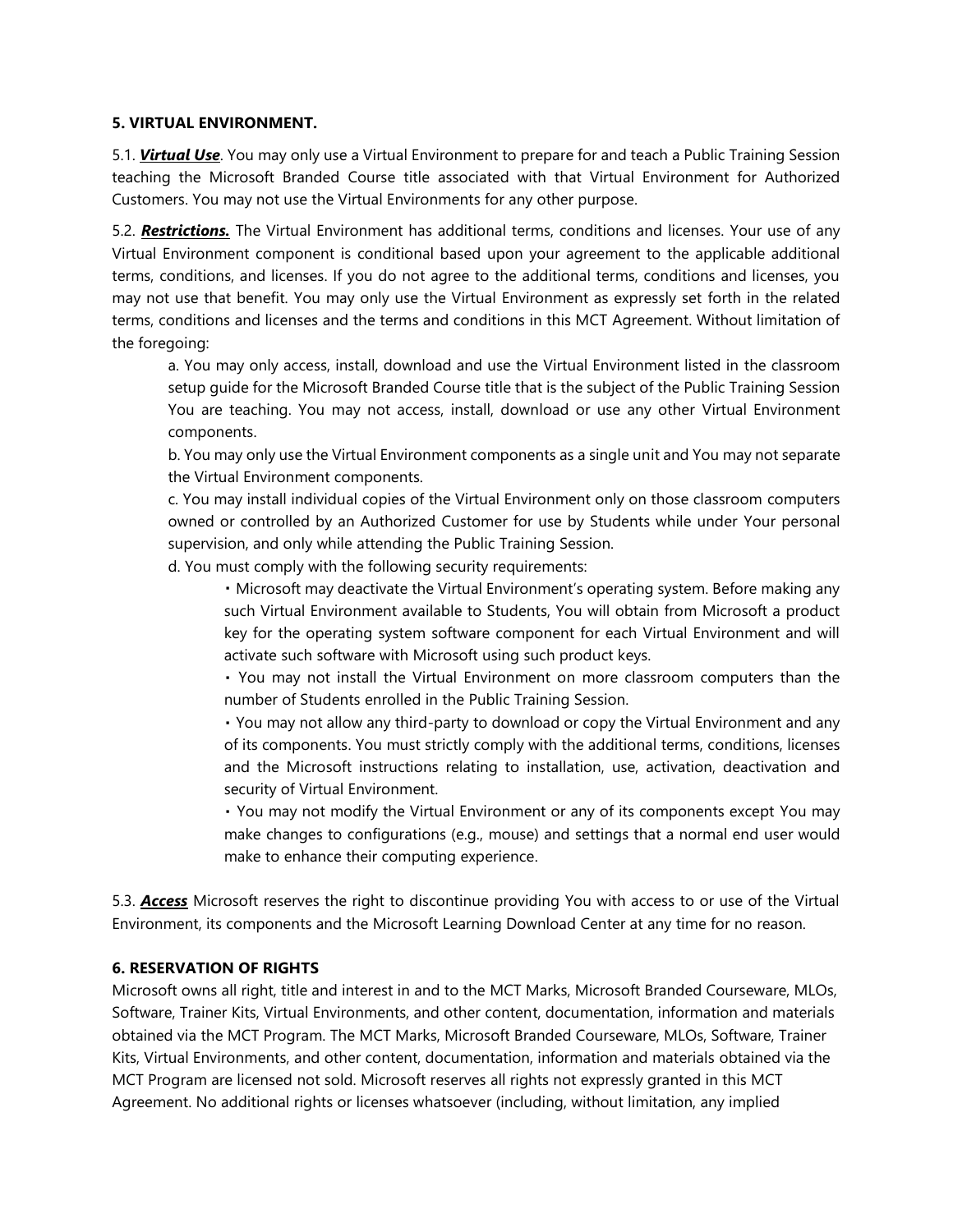licenses, or any license under trademark or patent rights) are granted by implication, estoppel, or otherwise.

## **7. CONDUCTING BUSINESS**

7.1. *Business Practices.* You will conduct all business in Your capacity as an MCT in a manner that:

a. does not in any way adversely impact Microsoft's reputation;

b. avoids deceptive, misleading, or unethical practices;

c. complies with all applicable laws, regulations and ordinances (including export laws and regulations);

d. complies with copyright and other intellectual property and proprietary rights protections; and

e. complies with the terms and conditions in this MCT Agreement.

7.2. *Trademark Restrictions.* Nothing in this MCT Agreement authorizes You to use any Microsoft trademarks, service marks, or logos except as expressly referenced in this MCT Agreement.

7.3. *Participation in Online Newsgroups*. You agree that Your participation in any MCT communication activities such as newsgroups, forums, bulletin boards, and online chats that Microsoft may provide will be done in accordance with all terms of use and code of conduct applicable for such sites.

7.4. *No Endorsement.* You may not advertise, imply, or suggest in any manner that You are employed by, affiliated with, endorsed or sponsored by Microsoft except to state, if true and consistent with the terms of this MCT Agreement, that You have successfully completed all requirements to deliver Microsoft Branded Courses. You may not make any representations, warranties, or promises on behalf of Microsoft. During the term of this MCT Agreement, You will insert the following language in any contract pursuant to which You, acting as a MCT, will provide training on Microsoft software and technologies:

*"Microsoft is not a party to this contract and will have no liability or obligations whatsoever with respect to the services that are the subject of this contract. The Microsoft Certified Trainer title designates that I have successfully completed Microsoft's corresponding certification and program requirements that reflect the skills required to deliver certain Microsoft courseware. I am solely responsible for the services provided under this contract and the services I provide are not sponsored by Microsoft."*

7.5. *Anti-Piracy.* You will take all available steps to protect Microsoft's intellectual property and You will not engage in any fraud or infringement of Microsoft's intellectual property in any form. This includes unauthorized reproduction, distribution, or use of Microsoft software, products or technologies. You will promptly notify Microsoft at tctips@microsoft.com (or such other contact information specified by Microsoft from time to time) of any suspected counterfeiting, piracy or other infringement of Microsoft intellectual property and you will cooperate with Microsoft in the investigation.

## **8. CHANGES TO THE MCT PROGRAM.**

Microsoft reserves the right to discontinue the MCT Program, to change the MCT Program or any aspect of it at any time, including the MCT Program requirements and benefits. Microsoft will give You sixty (60) days' written notice if Microsoft intends to discontinue the MCT Program. These notices will be sent to the email or address provided by You in Your MCT Program application. All other changes will be posted on the MCT Program website. You are responsible for checking the MCT Program website regularly for changes. Changes are effective on the date the changes are posted. Changes do not apply retroactively. If You do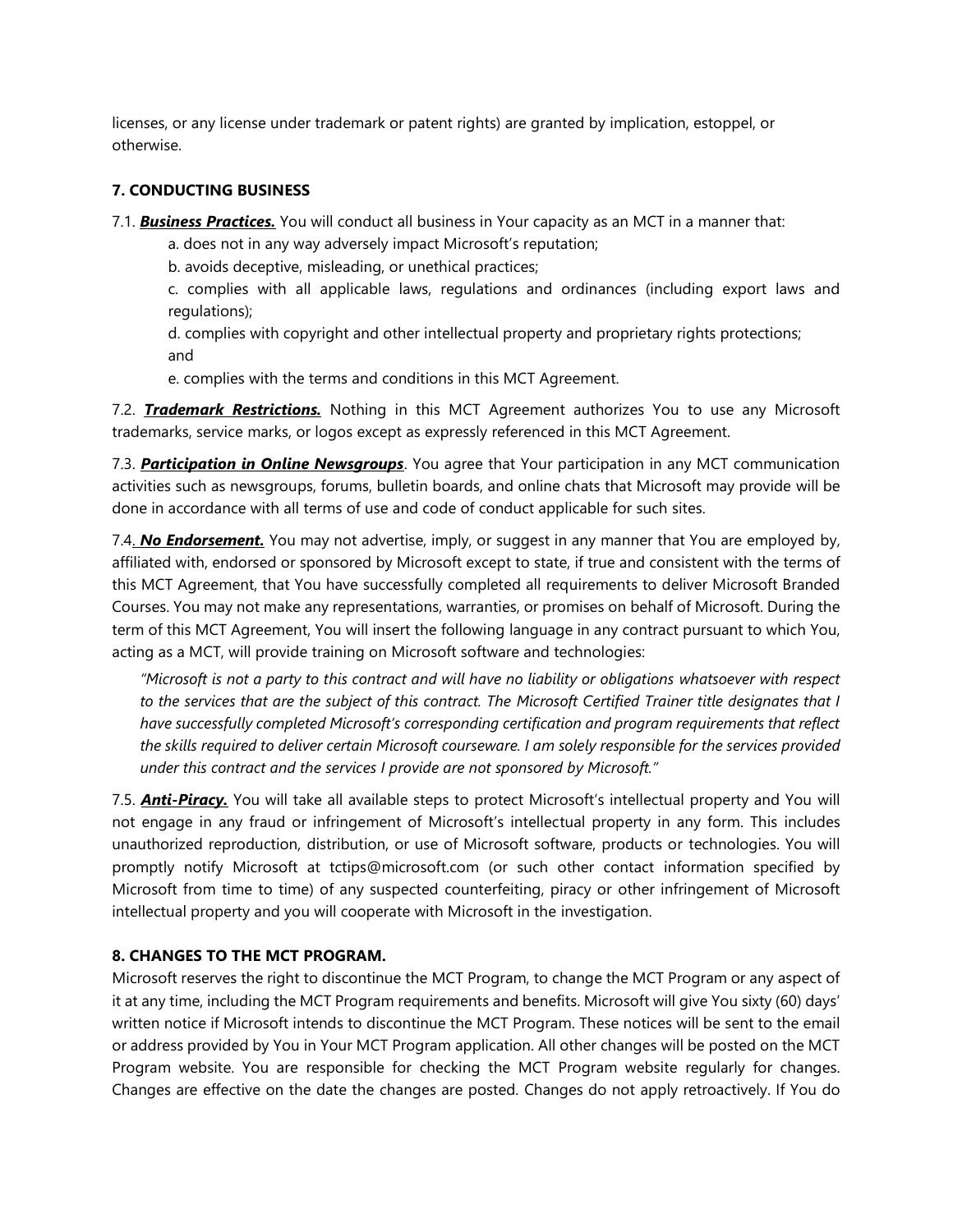not agree to the changes, Your sole remedy is to terminate Your MCT Agreement and Your participation in the MCT Program.

#### **9. AUDITS.**

During the Term of this MCT Agreement and for three (3) years thereafter, Microsoft reserves the right to audit all aspects of Your participation in the MCT Program to verify statements issued by You, including Your technical knowledge and instruction skills, Your compliance with this MCT Agreement, Program Guide and all licenses, and other terms that are applicable to, accompanies or is included with any MCT benefit, Microsoft Branded Courses, Virtual Environment component, MLO, Trainer Kit and other content. The audit may also include review of the Student rosters for the Training Sessions taught by You. It is Your responsibility to keep and maintain all usual and proper documentation that indicate Your compliance with all such requirements. In the event You are audited, You will receive an audit letter from the MCT Program administrators requesting specific information. You agree to furnish the information and documents requested by the date stated on the audit letter and to fully participate and assist in any audit performed by Microsoft or its designees and to provide access to all requested records, information, and facilities. You will secure all necessary rights required to perform an audit under this MCT Agreement, including rights for You to share Students' and customers' personal information with Microsoft. By invoking the rights and procedures described above, Microsoft does not waive its right to enforce the MCT Agreement or to protect its intellectual property by any other means permitted by law.

#### **10. TERM AND TERMINATION.**

10.1. *Term*: This MCT Agreement is effective as of the Effective Date and will automatically terminate one (1) year from the Effective Date ("*Term*"), unless terminated earlier in accordance with this MCT Agreement.

10.2. *Renewal.* This MCT Agreement will not renew automatically. Microsoft has no obligation to renew Your MCT Program membership or enter into a new MCT agreement with You. You are ineligible to reenroll in the MCT Program if previously terminated for cause.

10.3. *Termination without Cause.* Either party may terminate this MCT Agreement at any time, without cause, on 30 days' prior written notice.

10.4. *Automatic Termination.* Should You lose Your status as a MCT or MCP during the term of this MCT Agreement, this MCT Agreement will automatically terminate.

10.5. *Termination with Cause.* Microsoft, at its sole discretion, may immediate terminate this MCT Agreement if:

a. You fail to comply with any of the terms and conditions in this MCT Agreement or the Program Guide,

b. You fail to comply with the terms governing the use of the MCT Marks,

c. You intentionally falsified Your instructional presentation skills, or You do not provide Microsoft with proof of Your instructional skills when requested,

d. You fraudulently report Your Training Evaluation Tool customer/Student evaluations or if Your dissatisfied rating exceeds 10% for six consecutive months in Your Training Evaluation Tool evaluations,

e. You engage in misappropriation or unauthorized disclosure of any trade secret or Microsoft Confidential Information or pirate any Microsoft software, technology or product, or otherwise infringe any other intellectual property right of Microsoft;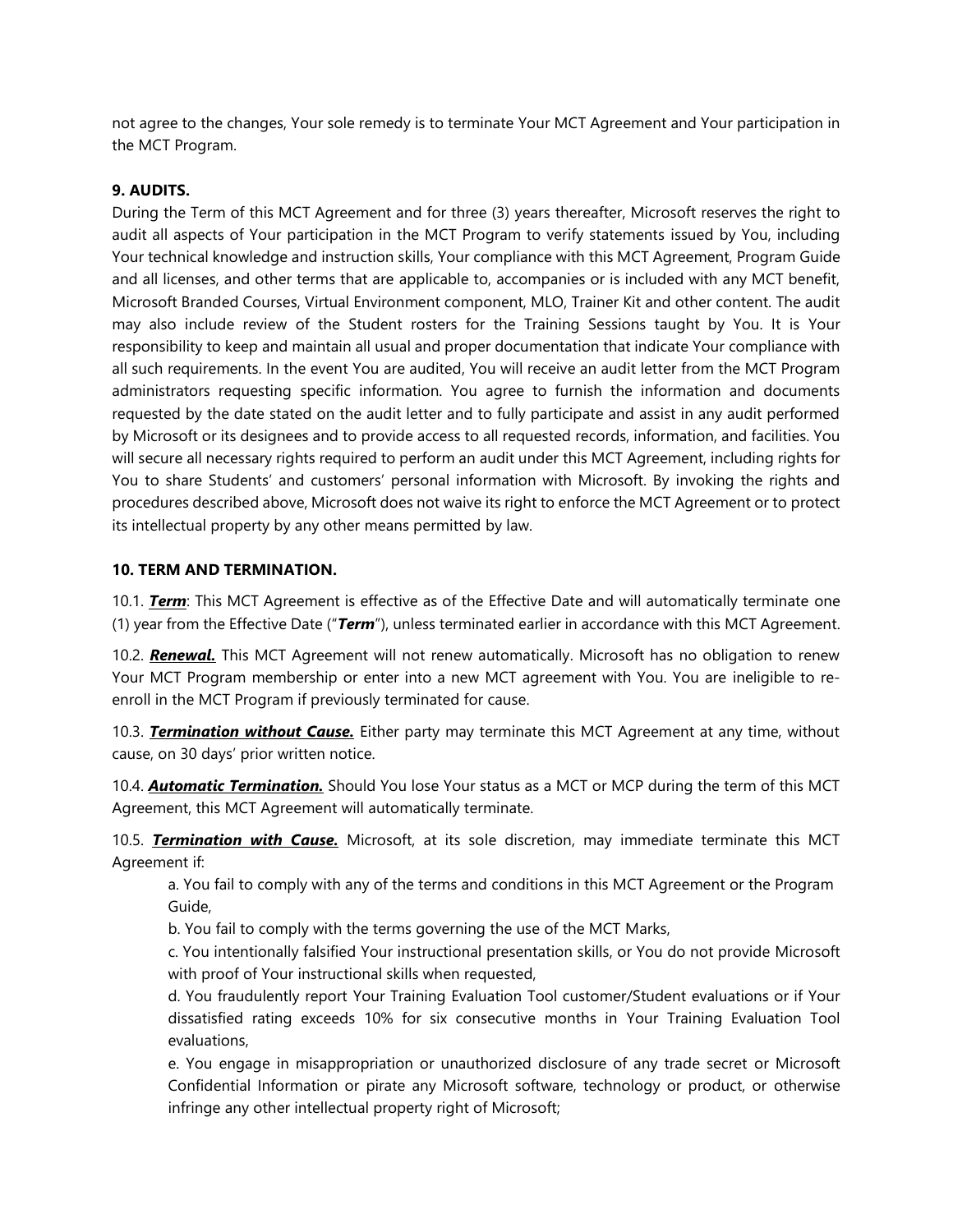f. You engage in activities prohibited by law or that compromises the integrity of the MCT certification;

g. a government agency or court finds that services You provided concerning the Microsoft Branded Courses are defective in any way, or

h. You misrepresent Your certification status or relationship with Microsoft. Depending on the severity of noncompliance, You may also be permanently decertified and terminated from the MCT and MCP programs. If this happens, You will also permanently lose Your MCT and MCP Credentials. This strict application of certification requirements is intended to protect the majority of MCTs who abide by the certification requirements.

10.6. *Effect of Termination*. In all events of expiration or termination of this MCT Agreement, Your membership in the MCT Program is terminated and all rights granted to You under the MCT Program are immediately terminated. You must immediately:

a. Cease all activity relating to the MCT Program;

b. Cease all use of the MCT Marks;

c. Cease all access to and use of, uninstall and destroy all copies of all Trainer Kits, Virtual Environments and its components, Software and content provided to You as a result of Your participation in the MCT Program;

- d. Stop identifying itself as a participant in the MCT Program;
- e. Cease teaching MOC titles;
- f. Discontinue all uses of any MCT Program benefit; and
- g. Cease all access to the Microsoft Learning Download Center and the MCT website.

Within 10 days after expiration or termination of this MCT Agreement, You must permanently delete and destroy all Trainer Kits, Software, content and Virtual Environments and its components from all Your devices. Upon request, You will provide Microsoft with a signed certificate of destruction. Microsoft will not be liable to You or any third party for costs or damages of any sort resulting from (a) the termination of this MCT Agreement in accordance with its terms, (b) Your termination from the MCT Program, or (c) changes to the MCT Program or the MCT Program benefits.

10.7. *Waiver of Rights and Obligations*. You hereby agree to disclaim and waive all obligations or requirements under applicable law to the extent that prior judicial approval is required for termination of this MCT Agreement.

10.8. *Survival*. Section 1 Definitions and all defined terms herein and Sections 2.4 (d) and (e) Supplemental Materials, 2.7 Confidential Information, 4.1(b) Trademark License, .6 Reservation of Rights, 10.6 Effect of Termination, 10.7 Waiver of Rights and Obligations, 10.8 Survival, 11 Disclaimer of Warranties, 12 Limitation of Liability, 13 Indemnification and 14 Miscellaneous will survive the expiration or termination of this MCT Agreement and Section 9 Audits will survive for 3 years.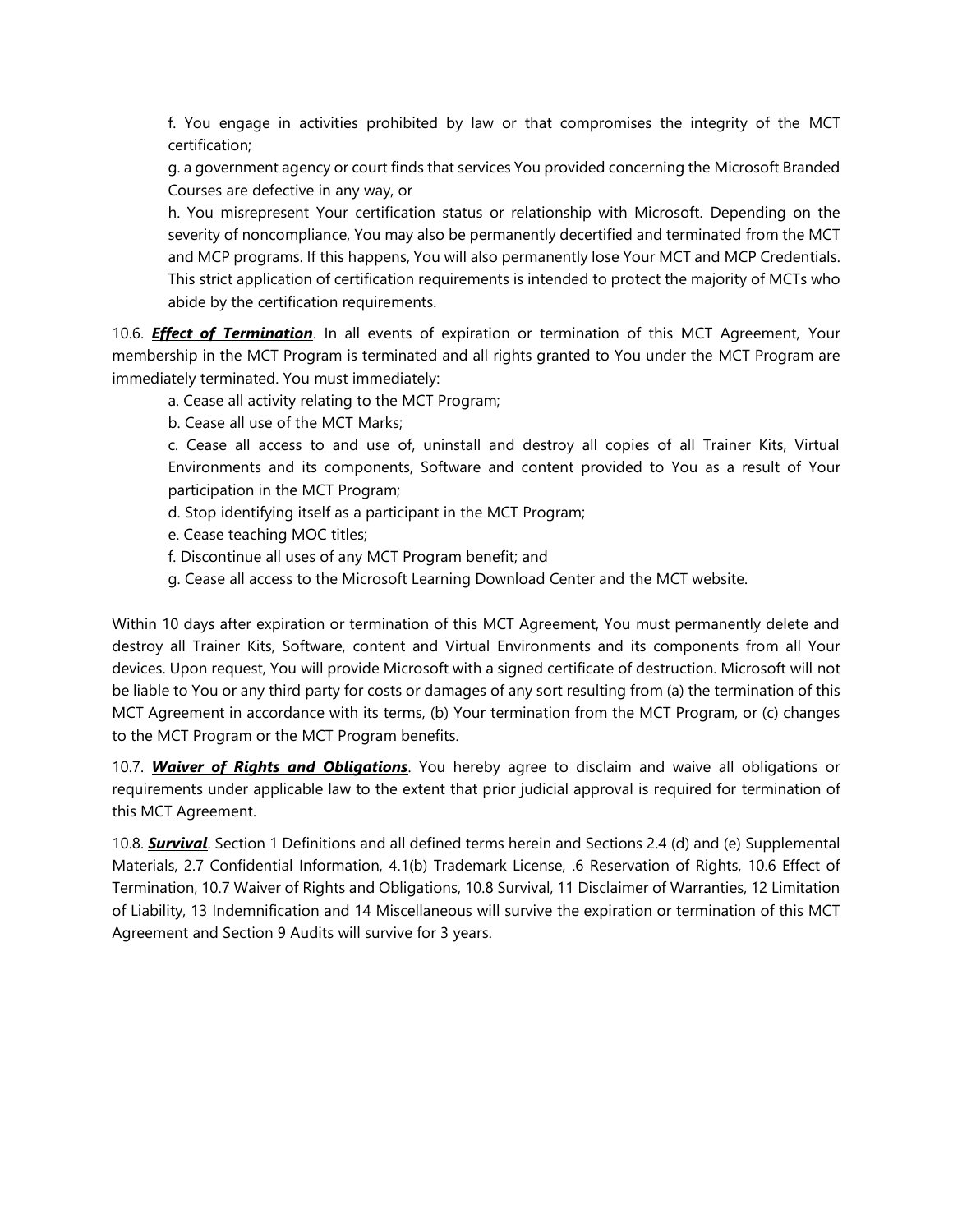## **11. DISCLAIMER OF WARRANTIES.**

EXCEPT AS PROVIDED HEREIN, MICROSOFT DOES NOT GUARANTEE YOUR SATISFACTION WITH THE MCT PROGRAM, OR YOUR RESULTS. THE MCT PROGRAM AND ITS BENEFITS ARE PROVIDED "AS-IS," AND AS AVAILABLE WITHOUT WARRANTIES OF ANY KIND. MICROSOFT EXPRESSLY DISCLAIMS ON ITS OWN BEHALF AND ON BEHALF OF ITS AFFILIATES AND SUPPLIERS ALL OTHER WARRANTIES OF ANY KIND, WHETHER EXPRESS OR IMPLIED, INCLUDING WARRANTIES OF TITLE, NONINFRINGEMENT, MERCHANTABILITY, AND FITNESS FOR A PARTICULAR PURPOSE.

## **12. LIMITATION OF LIABILITY.**

TO THE MAXIMUM EXTENT PERMITTED BY APPLICABLE LAW, IN NO EVENT WILL MICROSOFT OR ITS AFFILIATES BE LIABLE FOR ANY INDIRECT, CONSEQUENTIAL, INCIDENTAL, SPECIAL, PUNITIVE OR EXEMPLARY DAMAGES ARISING OUT OF OR THAT RELATES IN ANY WAY TO THIS MCT AGREEMENT, THE MCT PROGRAM OR THE USE OF OR INABILITY TO USE ANY MCT PROGRAM BENEFIT. THIS EXCLUSION WILL APPLY REGARDLESS OF THE LEGAL THEORY UPON WHICH ANY CLAIM FOR SUCH DAMAGES IS BASED, EVEN IF MICROSOFT HAD BEEN ADVISED OF THE POSSIBILITY OF SUCH DAMAGES, WHETHER SUCH DAMAGES WERE REASONABLY FORESEEABLE, OR WHETHER APPLICATION OF THE EXCLUSION CAUSES ANY REMEDY TO FAIL OF ITS ESSENTIAL PURPOSE.

## **13. INDEMNIFICATION.**

You will at Your own expense and at Microsoft's request, defend, indemnify, and hold Microsoft, its Affiliates and their respective successors, officers, directors, employees and agents harmless from and against any and all third-party demands, claims, and/or liabilities ("*Claims*") related to: (a) the promotion, sale, performance, or distribution of Your services as an MCT; (b) Your use of the MCT Marks in a manner which is in any way inconsistent with the terms of this MCT Agreement, (c) Microsoft's termination of Your Microsoft certification or of this MCT Agreement pursuant to the terms and conditions hereof, (d) Your infringement, misuse or misappropriation of any third-party IP or personal rights; or (e) Your failure to comply with applicable laws, rules or regulations. In the event Microsoft seeks indemnification from You under this provision, Microsoft will provide reasonably prompt notice in writing of the Claim(s) against Microsoft. Microsoft reserves the right, at its option, to assume full control of the defense of any such Claim with legal counsel of its choice or to tender the defense to You and have legal counsel of its choice monitor the defense. If Microsoft assumes full control of the defense of any such claim, any settlement of that Claim requiring payment from You will be subject to Your prior written approval, which approval will not be unreasonably withheld. You will reimburse Microsoft promptly upon demand for any expenses reasonably incurred by Microsoft in defending any such Claim, including, without limitation, its attorneys' fees and costs, as well as any judgment on or settlement of the Claim.

## 14. **MISCELLANEOUS**

14.1. *Notices.* Notices may be provided by electronic or physical mail. Notices to Microsoft should be sent to the appropriate Microsoft contracting entity identified in Section 14.10 (Microsoft Contracting Entity) to the attention of the Microsoft Certified Trainer program. All notices to You in connection with this MCT Agreement will be sent to You at the email address in Your MCT Program application. It is Your responsibility to keep Your contact address (email and shipping) information with us updated.

14.2. *Severability.* If any court of competent jurisdiction determines that any provision of this MCT Agreement is illegal, invalid, or unenforceable, the remaining provisions will remain in full force and effect.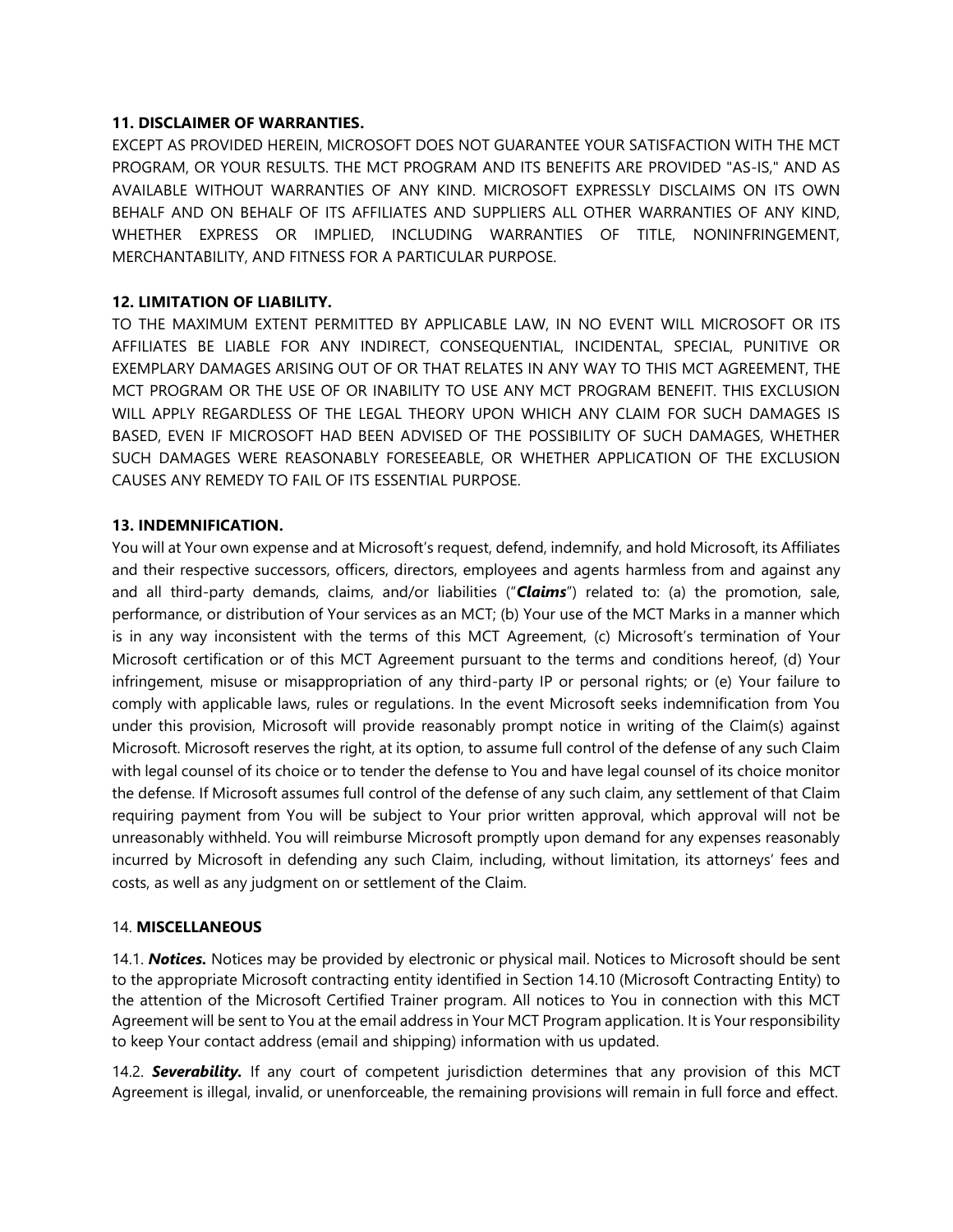14.3. *No Waiver.* Any delay or failure by Microsoft to exercise a right or remedy will not result in a waiver of that, or any other, right or remedy.

14.4. **Non-Exclusivity**. Your participation in the MCT Program is voluntary. Nothing in this MCT Agreement restricts You from teaching, supporting, promoting, distributing or using non-Microsoft technology.

14.5. *Export Restrictions.* You acknowledge that the Microsoft products and software are of U.S. origin. You agree to comply with all applicable international and national laws that apply to these products and software , including the U.S. Export Administration Regulations, as well as end-user, end-use and country destination restrictions issued by U.S. and other governments. For additional information on exporting Microsoft products, see [http://www.microsoft.com/exporting/.](http://www.microsoft.com/exporting/)

14.6 *Relationship*. Each party is independent of the other party. This MCT Agreement does not create an exclusive relationship between the parties. This MCT Agreement does not create an employeremployee relationship, partnership, joint venture, or agency relationship, does not create a franchise. You may not (a) bind Microsoft, (b) vary any Microsoft terms, conditions, warranties, or covenants, or (c) create or purport to create in favor of any person any rights that Microsoft has not previously authorized in writing.

14.7 *Assignment*. You may not assign this Agreement, or assign, sublicense or transfer any rights or obligations hereunder, whether by operation of contract, law or otherwise, and any attempted assignment by You in violation of this section will be void.

14.8. *Entire Agreement.* The terms and conditions of the most current version of the MCP program agreement are incorporated into and form part of this Agreement. To avoid doubt, the incorporated terms include terms of general application in the MCP program agreement (including terms concerning Applicable Law, Attorney Fees, Relationship and Assignment are included therein insofar as such general terms are relevant to this Agreement. This Agreement (including referenced incorporated agreements) constitutes the entire agreement between the parties with respect to the subject matter hereof and supersedes all prior and contemporaneous agreements or communications. This Agreement will not be modified except by a written agreement dated subsequent to the date of this Agreement and signed by duly authorized representatives of the parties.

14.9. *Order of Precedence* In the event of conflict between the MCP program agreement and this MCT Agreement, this MCT Agreement will control.

14.10. *Microsoft Contracting Entity.* The Microsoft contracting entity for this MCT Agreement is determined by the country or region where you are located. See details below:

14.10..1. The Microsoft entity for the following countries or regions is indicated below: Anguilla, Antarctica, Antigua and Barbuda, Argentina, Aruba, Bahamas, Barbados, Belize, Bermuda, Bolivia, Bonaire, Brazil, British Virgin Islands, Canada, Cayman Islands, Chile, Colombia, Costa Rica, Curacao, Dominica, Dominican Republic, Ecuador, El Salvador, Falkland Islands, French Guiana, Grenada, Guadeloupe, Guam Guatemala, Guyana, Haiti, Honduras, Jamaica, Martinique, Mexico, Montserrat, Nicaragua, Panama, Paraguay, Peru, Puerto Rico, Saba, Sint Eustatius, Sint Maarten, St. Kitts and Nevis, St. Lucia, St. Vincent and Grenadines, Saint Pierre and Miquelon, Saint Vincent and The Grenadines, Suriname, Trinidad and Tobago, Turks and Caicos Islands, United States, Uruguay, Venezuela and Virgin Islands :

Microsoft Corporation One Microsoft Way Redmond, WA 98052 USA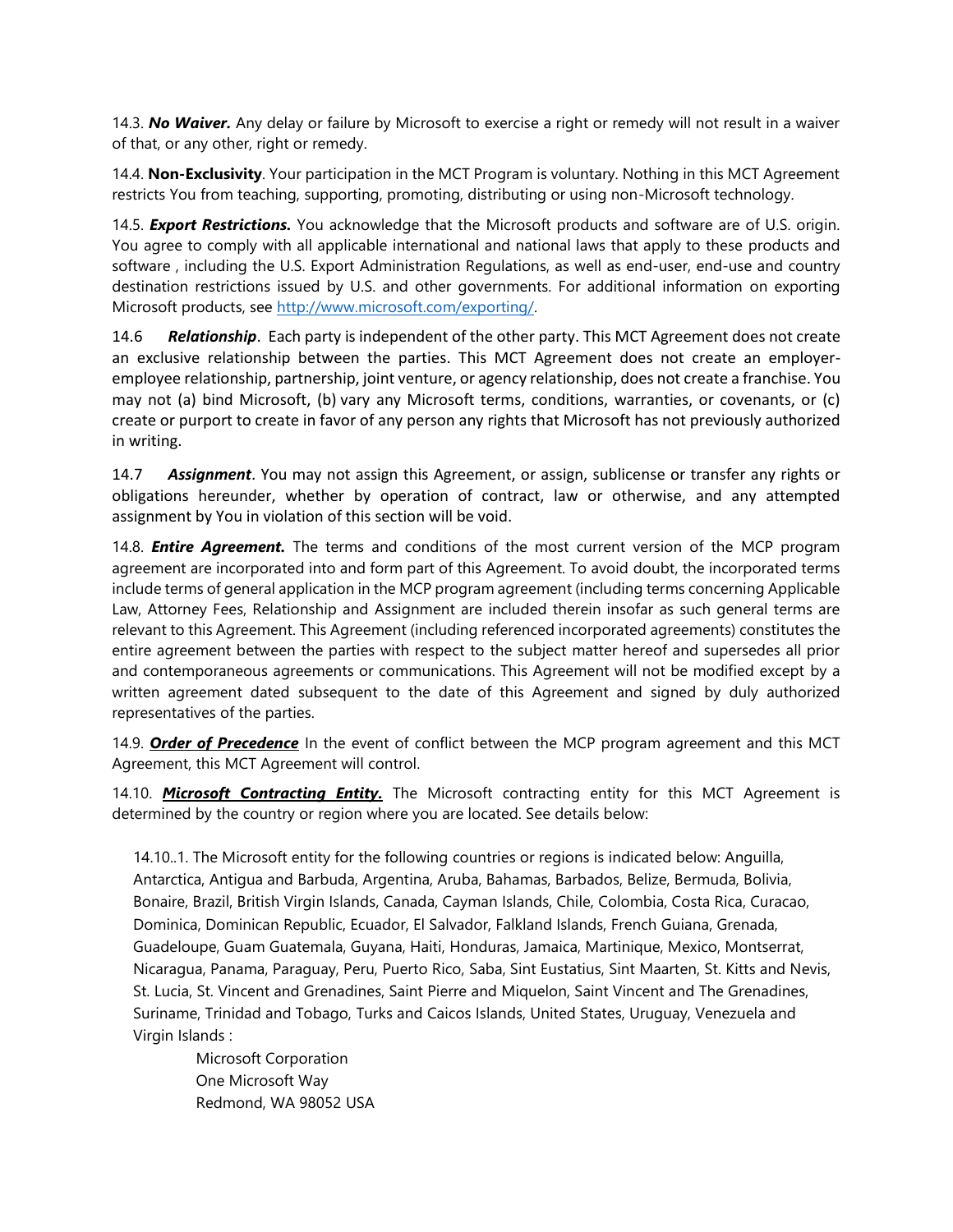14.10.2. The Microsoft entity for the following countries or regions is indicated below: Afghanistan, Aland Islands, Albania, Algeria, Andorra, Angola, Armenia, Austria, Azerbaijan, Bahrain, Belarus, Belgium, Benin, Bosnia and Herzegovina, Botswana, Bouvet Island, Bulgaria, Burkina Faso, Burundi, Cabo Verde, Cameroon, Central African Republic, Chad, Channel Islands, Comoros, Côte d'Ivoire Croatia, Cyprus, Czech Republic, Democratic Republic of the Congo, Denmark, Djibouti, Equatorial Guinea, Egypt, Eritrea, Estonia, Ethiopia, Faroe Islands, Finland, France, French Polynesia, Gabon, Gambia, The Gaza Strip, Georgia, Germany, Ghana, Gibraltar, Greece, Greenland, Guinea, Guinea Bissau, Hungary, Iceland, Iraq, Ireland, Isle of Man, Israel, Italy, Jordan, Kazakhstan, Kenya, Kosovo, Kuwait, Kyrgyzstan, Latvia, Lebanon, Lesotho, Liberia, Libya, Liechtenstein, Lithuania, Luxembourg, Macedonia, Madagascar, Malawi, Mali, Malta, Mauritania, Mauritius, Mayotte, Moldova, Monaco, Mongolia, Montenegro, Morocco, Mozambique, Namibia, Netherlands, New Caledonia, Niger, Nigeria, Norway, Oman, Pakistan, Poland, Portugal, Qatar, Reunion, Romania, Russia Rwanda, San Marino, São Tomé and Príncipe, Saudi Arabia, Senegal, Serbia, Seychelles, Sierra Leone, Slovakia, Slovenia, Somalia, South Africa, Spain, St. Helena, Svalbard and Jan Mayen, Swaziland, Sweden, Switzerland, Tajikistan, Tanzania, Togo, Tunisia, Turkey, Turkmenistan, Uganda, Ukraine, United Arab Emirates, United Kingdom, Uzbekistan, Vatican City, West Bank, Western Sahara, Yemen, Zambia and Zimbabwe:

Microsoft Ireland Operations Limited The Atrium, Block B, Carmenhall Road Sandyford Industrial Estate Dublin, 18, Ireland

14.10.3. The Microsoft entity for the following countries or regions is indicated below: Australia Bangladesh, Bhutan, British Indian Ocean Territory, Brunei, Cambodia, Cook Islands, Democratic Republic of Timor-Leste, Fiji, French Polynesia, French Southern Territories, Hong Kong SAR, Indonesia, Kiribati, Lao Peoples Democratic Republic, Macao, Malaysia, Maldives, Marshall Islands, Mayotte, Micronesia, Nauru, Myanmar, Nepal, New Zealand, Niue, Northern Mariana Islands, Palau, Papua New Guinea, Philippines, Pitcairn, Samoa, Singapore, Solomon Islands, Sri Lanka, Thailand, Timor-Leste, Tokelau, Tonga, Tuvalu, Wallis and Futuna Islands, Vanuatu and Vietnam:

Microsoft Regional Sales Corporation 438B Alexandra Road #04-09/12 Block B, Alexandra Technopark Singapore 119968

14.10.4. The Microsoft entity for India is: Microsoft Corporation India Pvt. Ltd. Level 10, Tower C, DLF EPITOME – Building No. 5 DLF Cyber City, Phase III Gurgaon 122002

14.10.5. The Microsoft entity for Japan is: Microsoft Japan Co., Ltd Shinagawa Grand Central Tower 2-16-3 Konan, Minato-Ku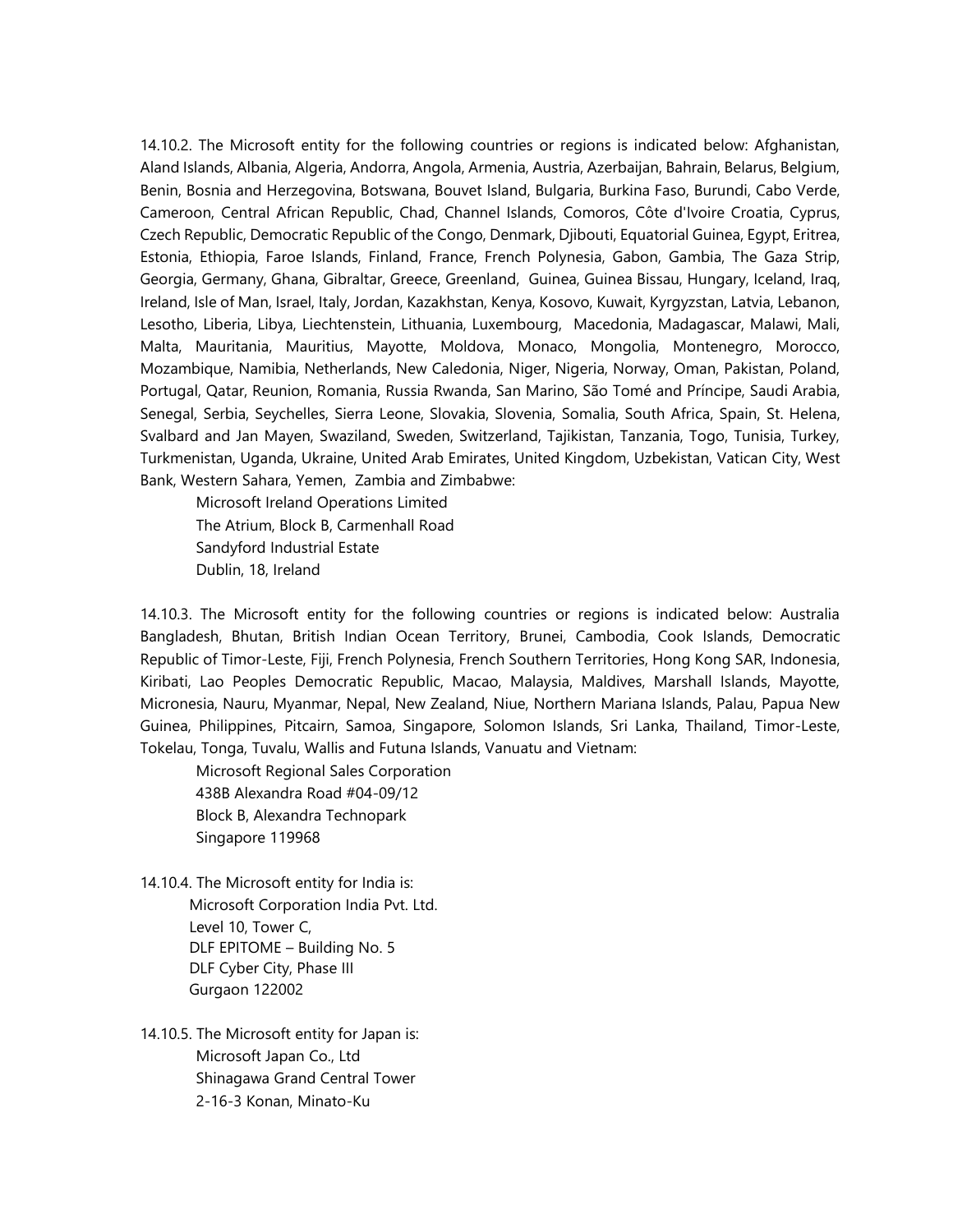Tokyo, Japan 108-0075

- 14.10.6. The Microsoft entity for Taiwan is: Microsoft Taiwan Corporation 8F, No 7, Sungren Rd. Shinyi Chiu, Taipei Taiwan 110
- 14.10.7. The Microsoft entity for the People's Republic of China is: Microsoft (China) Company Limited 1st Floor, Microsoft Tower, LSH Plaza, 8 Wangjing Street, Chaoyang District, Beijing 100102, PRC
- 14.10.8. The Microsoft entity for the Republic of Korea is: Microsoft Korea, Inc 15F, Tower A, The K-Twin Towers 50, Jongno 1 gil, Jongno-gu Seoul, Korea, 110-150

14.11. *Applicable law*. Applicable law, jurisdiction and venue for this MCT Agreement are identified below. This choice of jurisdiction and venue does not prevent either party from seeking injunctive relief fora violation of intellectual property rights, confidentiality obligations or enforcement of recognition of any award or order. Injunctive relief or enforcement of recognition may be sought in any appropriate jurisdiction.

a. **Generally**. Except as provided in Section 14.11 (b), the laws of the State of Washington govern this MCT Agreement. If federal jurisdiction exists, the parties consent to exclusive jurisdiction and venue in the federal courts in King County, Washington. If not, the parties consent to exclusive jurisdiction and venue in the Superior Court of King County, Washington.

b. **Other terms**. If Your principal place of business is in one of the countries or regions listed below, the corresponding provision applies and supersedes Section 14.11 (a) to the extent that it is inconsistent:

i. If Your principal place of business is in Australia and its external territories, Bangladesh, Bhutan, British Indian Ocean Territory, Brunei, Cambodia, Cook Islands, Democratic Republic of Timor-Leste, Fiji, French Polynesia, French Southern Territories, Hong Kong SAR, India, Indonesia, Kiribati, Lao Peoples Democratic Republic, Macao, Malaysia, Maldives, Marshall Islands, Mayotte, Micronesia, Myanmar, Nauru, Nepal, New Zealand, Niue, Northern Mariana Islands, Palau, Papua New Guinea, Philippines, Pitcairn, Samoa, Singapore, Solomon Islands, Sri Lanka, Thailand, Timor-Leste, Tokelau, Tonga, Tuvalu, Wallis and Futuna Islands, Vanuatu or Vietnam, this Agreement is construed and controlled by the laws of Singapore.

a. If Your principal place of business is in Australia or its external territories, Brunei, Malaysia, New Zealand or Singapore, You consents to the non-exclusive jurisdiction of the Singapore courts.

b. If Your principal place of business is in Bangladesh, Hong Kong S.A.R., India, Indonesia, Macao S.A.R., Philippines, Sri Lanka, Thailand or Vietnam, any dispute arising out of or in connection with this MCT Agreement, including any question regarding its existence, validity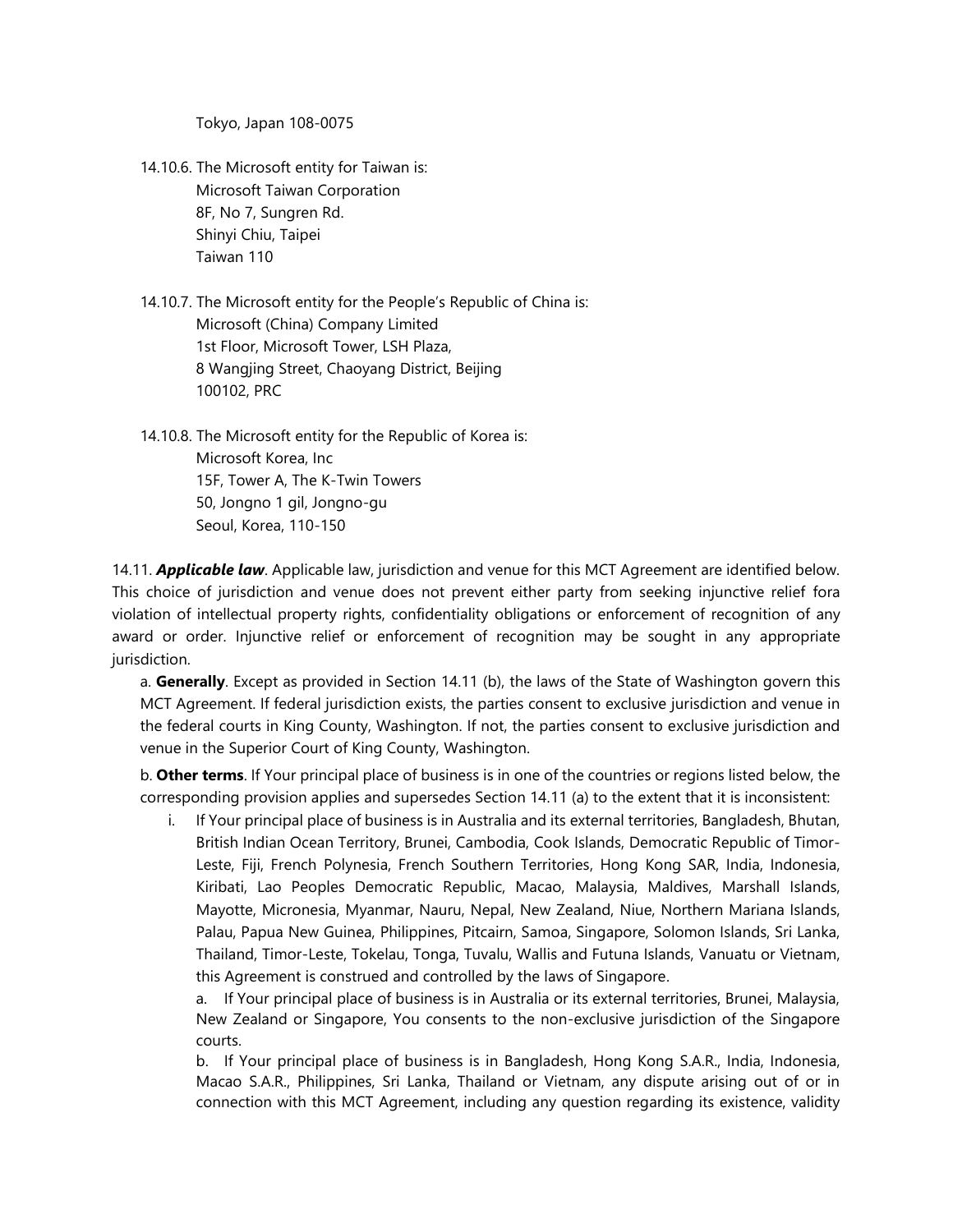or termination, must be referred to and finally resolved by arbitration in Singapore under the Arbitration Rules of the Singapore International Arbitration Centre ("*SIAC*"), which rules are deemed to be incorporated by reference into this section. The Tribunal shall consist of one arbitrator to be appointed by the Chairman of SIAC. The language of the arbitration will be English. The decision of the arbitrator will be final, binding and incontestable and may be used as a basis for judgment thereon in Bangladesh, India, Indonesia, Philippines, Sri Lanka, Thailand or Vietnam (as appropriate), or elsewhere. If Your principal place of business is in India, the courts of New Delhi will have exclusive jurisdiction to entertain any suits relating to enforcement of the award and/or for award of any interim protection.

- ii. If Your principal place of business is in Japan, the following applies: The MCT Agreement will be construed and controlled by the laws of Japan. You consent to exclusive original jurisdiction and venue in the Tokyo District Court.
- iii. If Your principal place of business is in Afghanistan, Aland Islands, Albania, Algeria, Andorra, Angola, Armenia, Austria, Azerbaijan, Bahrain, Belarus, Belgium, Benin, Bosnia and Herzegovina, Botswana, Bouvet Island, Bulgaria, Burkina Faso, Burundi, Cabo Verde, Cameroon, Central African Republic, Chad, Channel Islands, Comoros, Côte d'Ivoire Croatia, Cyprus, Czech Republic, Democratic Republic of the Congo, Denmark, Djibouti, Equatorial Guinea, Egypt, Eritrea, Estonia, Ethiopia, Faroe Islands, Finland, France, French Polynesia, Gabon, Gambia, The Gaza Strip, Georgia, Germany, Ghana, Gibraltar, Greece, Greenland, Guinea, Guinea Bissau, Hungary, Iceland, Iraq, Ireland, Isle of Man, Israel, Italy, Jordan, Kazakhstan, Kenya, Kosovo, Kuwait, Kyrgyzstan, Latvia, Lebanon, Lesotho, Liberia, Libya, Liechtenstein, Lithuania, Luxembourg, Macedonia, Madagascar, Malawi, Mali, Malta, Mauritania, Mauritius, Mayotte, Moldova, Monaco, Mongolia, Montenegro, Morocco, Mozambique, Namibia, Netherlands, New Caledonia, Niger, Nigeria, Norway, Oman, Pakistan, Poland, Portugal, Qatar, Reunion, Romania, Russia Rwanda, San Marino, São Tomé and Príncipe, Saudi Arabia, Senegal, Serbia, Seychelles, Sierra Leone, Slovakia, Slovenia, Somalia, South Africa, Spain, St. Helena, Svalbard and Jan Mayen, Swaziland, Sweden, Switzerland, Tajikistan, Tanzania, Togo, Tunisia, Turkey, Turkmenistan, Uganda, Ukraine, United Arab Emirates, United Kingdom, Uzbekistan, Vatican City, West Bank, Western Sahara, Yemen, Zambia or Zimbabwe this MCT Agreement is governed by and construed according to the laws of Ireland. You consent to the jurisdiction of and venue in the Irish courts in all disputes relating to this MCT Agreement.
- iv. If Your principal place of business is in the People's Republic of China, the following applies. For purpose of this MCT Agreement, the People's Republic of China does not include Hong Kong SAR, Macao SAR, or Taiwan:

The MCT Agreement will be construed and controlled by the laws of the People's Republic of China. You consent to submit any dispute relating to the MCT Agreement to binding arbitration. The arbitration will be at the China International Economic and Trade Arbitration Commission in Beijing ("CIETAC") according to its then current rules.

v. If Your principal place of business is in Colombia or Uruguay, the following applies: All disputes, claims or proceedings between the parties relating to the validity, construction or performance of this MCT Agreement will be settled by arbitration. The arbitration will be according to the UNCITRAL Arbitration Rules as presently in force. The appointing authority